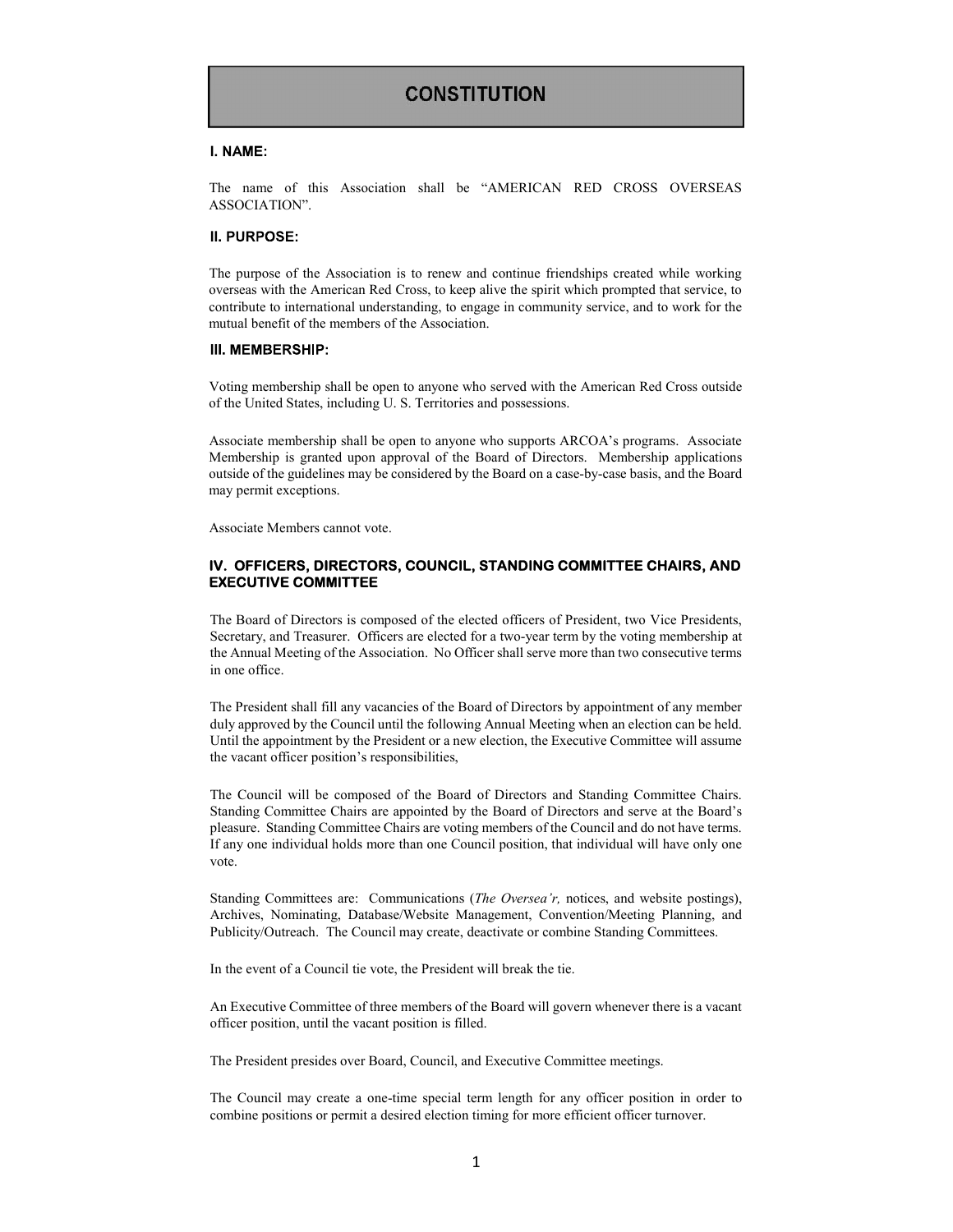In addition to the Officers and Chairs named above, there shall be a Director from each of the Districts of the Association. If no Director is elected within a District, the President, with Board of Directors' approval, may appoint a District Director to be voted on at the next Association meeting.

## V. DUTIES OF OFFICERS/DIRECTORS/COUNCIL

The Council shall formulate and implement all policies of the Association not in conflict with the Constitution/Bylaws or the membership as set forth in the minutes of the Annual Meetings. Said Council shall supervise the operation of the Association. The Council may spend funds upon the approval of the Board of Directors.

In addition to the duties of the officers described in the Bylaws, a Supplemental Operating Procedures Manual (not part of the Constitution and Bylaws) will provide needed descriptions of duties. Such duties may be approved and modified by a majority vote of the Council.

### VI. ANNUAL MEETING

The Annual Meeting of the Association shall be at the time and place designated by the Council. This meeting shall be held once each calendar year, with notice sent to all the membership not less than sixty (60) days prior to this meeting. Such notice may be via USPS, electronic means, posting on the ARCOA website, or via any means the President deems available and efficient.

The Annual Meeting may occur during a Convention, but with Council approval it may be at a time other than Convention.

If an Annual Meeting cannot physically occur due to extenuating circumstances, an electronic meeting may be conducted by the President to fulfill the meeting requirement. The means of conducting a non-physical meeting shall be at the discretion of the President.

### VII. BY-LAWS:

Proposed or amended By-laws of the Association shall be mailed to the membership at least sixty (60) days prior to the Annual Meeting. A majority vote of the membership represented at the Annual Meeting, whether in person or by proxy, shall suffice to adopt the By-laws. Proxy votes as established by the By-laws will be considered.

### **VIII. AMENDMENTS TO CONSTITUTION:**

Amendments to the Constitution shall be mailed to the membership at least sixty (60) days prior to the Annual Meeting. A majority vote of the membership represented at the Annual Meeting, whether in person or by proxy, shall suffice to adopt the proposed Amendments to the Constitution. Proxy votes as established in the Amendments will be considered.

### IX. MAILINGS AND LEGAL ADDRESS

Mailing requirements to membership may be fulfilled by utilizing USPS, electronic means, or any other method selected by majority approval of the Council.

The legal address of this Association shall be established by the Board of Directors.

### X. DISSOLUTION:

The AMERICAN RED CROSS OVERSEAS ASSOCIATION shall adhere to all principles and tenets of this Association, and in the event of dissolution, either voluntary or involuntary, all assets remaining after payment of all debts shall be transferred to the American National Red Cross.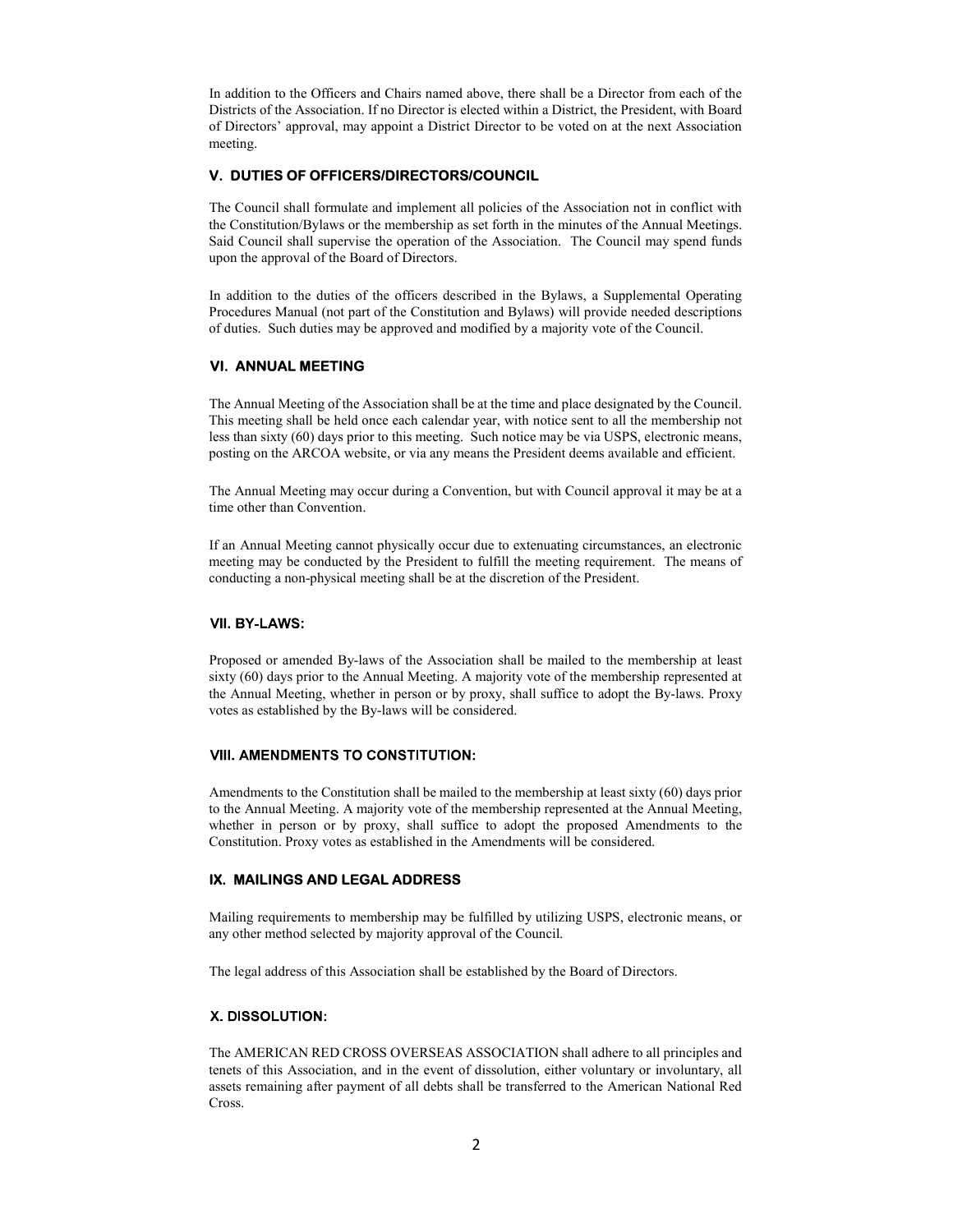Adopted June 30, 1990 Amended June 27, 1994 Amended May 21, 2011, Amended June 1, 2019

# **BY-LAWS**

## I. ANNUAL CONVENTION:

The Meeting/Convention of the Association shall convene on the day designated by the Council and shall continue until officially concluded.

The President shall designate a Parliamentarian for each meeting. Meetings will be conducted using generally accepted methods of motions, seconds, discussion, and voting. The President and his/her Parliamentarian designee will consult a recognized Parliamentary Authority (e.g., Roberts Rules of Order or The Standard Code of Parliamentary Procedure) to resolve any procedural questions or issues.

Members eligible to vote at said Convention shall have paid-up membership for the current calendar year. A member in good standing may authorize in writing another member to vote at the current meeting/convention. Said proxy shall be filed with the Secretary prior to any official vote at the Meeting. Proxy votes received through electronic mail delivery are acceptable.

The Secretary of the Association shall serve as Secretary of the Annual Meeting and shall be responsible for all secretarial duties at the Annual Meeting.

A quorum for the transaction of business in the Annual Meeting shall be 25% of the members with voting rights who registered with the Secretary prior to the time the meeting convenes. This includes Meeting attendees and properly registered proxy votes.

If the Annual Meeting is not physical, but electronic or by some other means of communication, per Section VI ANNUAL MEETING in the Constitution, a quorum for the transaction of business would be 25% of the members with voting rights who responded upon receiving notification of the non-physical meeting stating that they would participate in said meeting.

### **II. SPECIAL MEETINGS:**

Special meetings of the Association for the purpose of considering matters generally presented to the Annual Meeting/Convention may be held from time to time pursuant to a resolution of the Council. Notice shall be issued by the President and attested by the Secretary, setting out the time and place of said meeting. Said notice shall be mailed to each member at least fifteen (15) days prior to the date of said meeting, and no matter shall be presented at said meeting unless set forth in the notice.

## III. COUNCIL

The members of the Council shall consist of the elected Officers (the Board of Directors) and the Standing Committee Chairs, all of whom are voting members. A voting member may vote by proxy providing notice in writing or by electronic mail is given to the Secretary before the Council meeting is convened.

Council meetings may be telephonic or electronic or by any means deemed effective by the President.

The first meeting of the Council shall be held immediately or as soon as possible after the new Officers are elected at a time, place, and method announced by the President. At least one additional regular meeting of the Council shall be held during the year at a time and place and/or method (e.g., physical, electronic) designated by the President via notice provided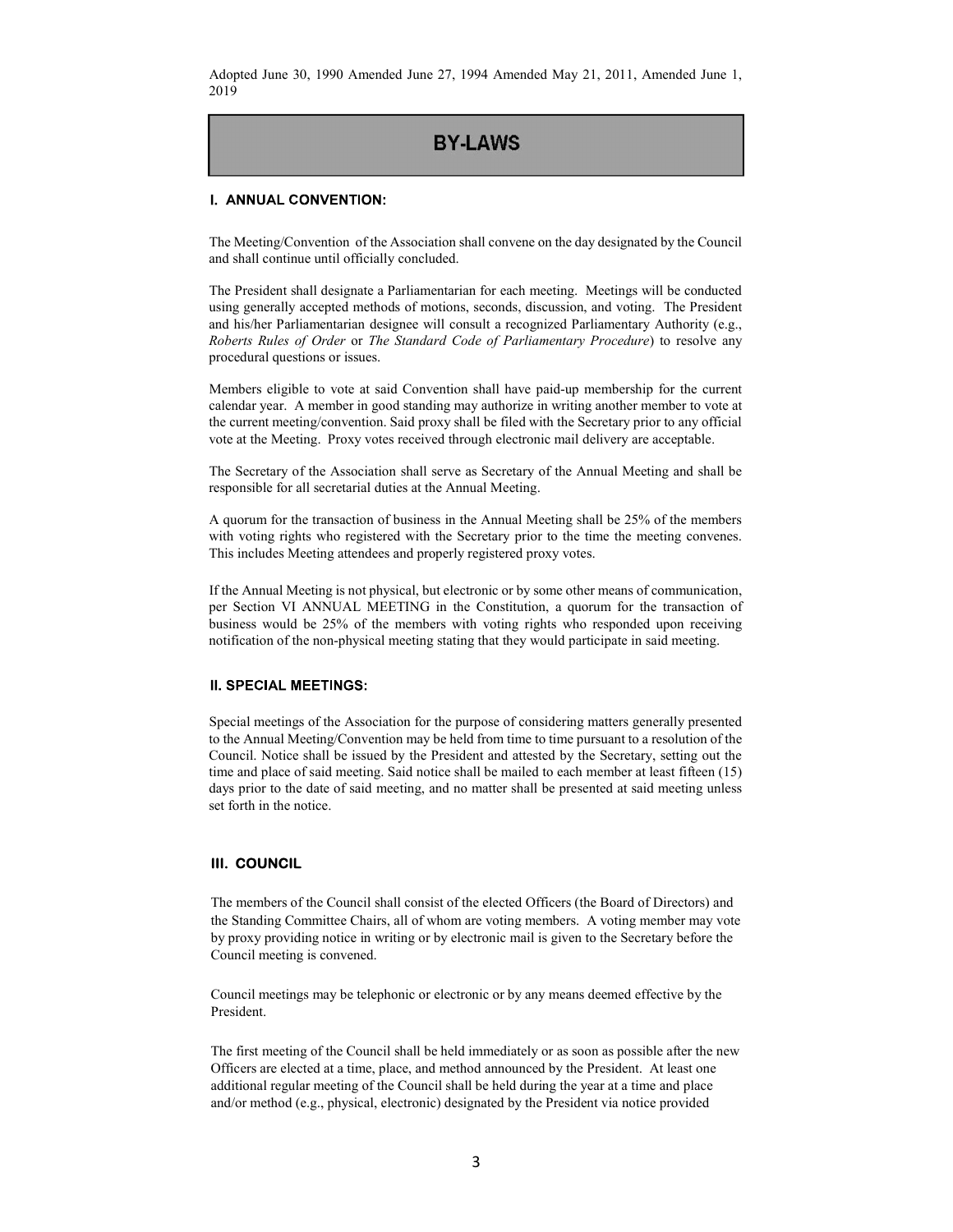electronically or by whatever effective means as determined by the President at least thirty (30) days prior to said meeting.

A quorum for the transaction of business shall consist of a majority of the members of the Council. Any four (4) members of the Board of Directors plus four (4) Standing Committee Chairs (total  $= 8$ ) shall have the right to call a special meeting of the Council for specified purposes by jointly directing the Secretary to notify all Council members at least ten (10) days prior to said meeting of the time, place, and method of the meeting and the names of the Council members calling the meeting.

## IV. REMOVAL OF OFFICERS AND DIRECTORS:

Any Officer may be removed for cause shown by the Board of Directors, with the consent of at least two-thirds (2/3) vote of the Officers and including proxies. Said Officer is to be given full opportunity to appear personally or in writing, with or without counsel. Vote on such removal may be at the regular meeting or at a special meeting of such Officers, upon notification at least ten (10) days prior to said meeting citing the grounds on which removal of said Officer is contemplated, at a date, time and place where said prospective Officer to be removed may appear in defense of such removal.

The President shall fill any vacancies of the Board by appointment of any member duly approved by the Council until the following Annual Meeting when elections can be held.

## V. DUTIES OFF OFFICERS AND STANDING COMMITTEE CHAIRS

PRESIDENT: The President shall preside at all meeting of membership, Board of Directors, and Council. The President shall have the general executive power of the Association to appoint all committees deemed necessary and pertinent except the Nominating Committee. The President shall serve as ex-officio member on all committees except the Nominating Committee,and shall have general supervisory powers over the acts of all of the other Officers and Directors. From time to time, as cases may arise, the President advises members through the Secretary of the affairs of the Association and shall carry out the policies of the Association as determined in the Annual Meeting/Convention and by the Board of Directors.

FIRST VICE PRESIDENT: The First Vice President shall be a member of the Board of Directors, and shall be responsible for Awards and Recognition: Service to Our Own, Humanitarian Service Award, Mary Lou Dowling Fund grants, Condict Awards and Presidential Citations.

**SECOND VICE PRESIDENT:** The Second Vice President shall be a member of the Board of Directors and coordinate the recruiting and retention of membership and direct District Director responsibilities.

TREASURER: The Treasurer shall be a member of the Board of Directors and shall be the custodian of all funds of the Association and shall pay out said funds only on order signed by the President in accordance with a resolution adopted by the Board of Directors, which authorization shall be kept as part of the permanent records of the Treasurer. The Treasurer shall also keep a true and accurate set of books, showing all funds received, from whom received, and for what purposes, also showing all funds disbursed, to whom paid and for what purpose, and also such other records as the Board of Directors may designate. The Treasurer shall receive all funds for membership and make due record thereof. The Treasurer shall be the custodian of the official financial records of the Association.

**SECRETARY:** The Secretary shall be a member of the Board of Directors and shall record all minutes of the Annual Meeting and Council meetings. The Secretary shall handle all national correspondence of the Association as found necessary by the President.

 VACANCIES: If an officer position is vacated during a term, the Executive Committee shall cover the appropriate duties until an appointment or a new election can be made.